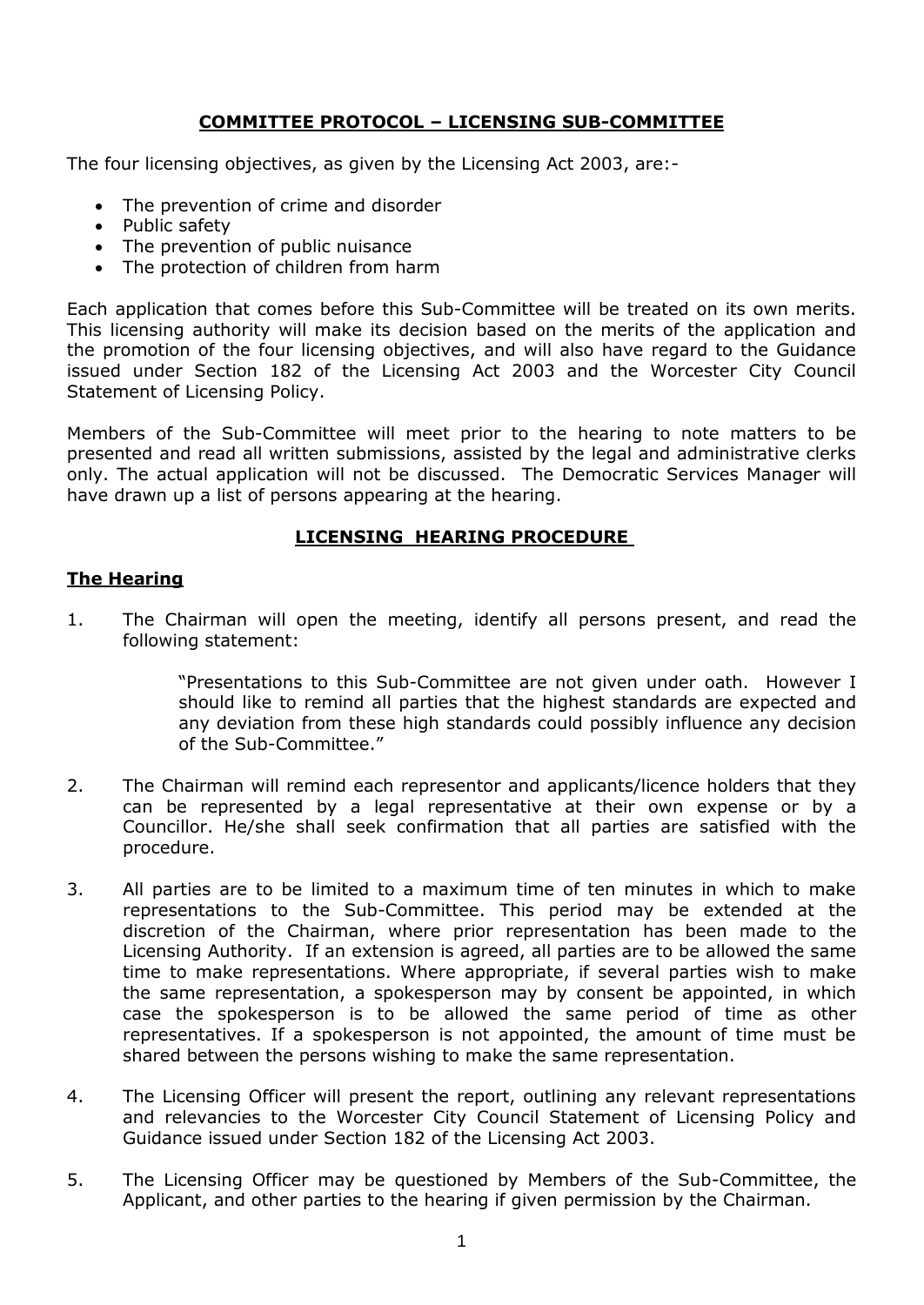- 6. The Applicant/Licence Holder and/or his/her representative will speak in support of the application.
- 7. The Applicant/Licence Holder may be questioned by Members of the Sub-Committee and other parties to the hearing if given permission by the Chairman.
- 8. Any witnesses in support of the application will then make representations to the Sub-Committee.
- 9. The witnesses may be questioned by Members of the Sub-Committee and other parties to the hearing if given permission by the Chairman.
- 10. Any Representor will be invited to make representations to the Sub-Committee, having stated the nature of his/her interest in the matter.
	- (i) In the case of any Representor who has made representations but fails to attend, the hearing will normally proceed, taking into consideration the written representations, but ensuring appropriate weight is given to the representations.
	- (ii) No Representor may raise any ground or objection at the hearing not previously referred to in the written submission, unless the Sub-Committee considers there to be good reasons for doing so.
	- (iii) The Applicant/Licence Holder or his/her representative may make representations to the Sub-Committee as to why any request to introduce a new ground should or should not be granted.
- 11. At the conclusion of the Representor's case he/she may be questioned by the Members of the Sub-Committee, the Applicant, and other parties to the hearing if given permission by the Chairman.
- 12. Any Councillor representing the area in which the subject premises are located, who wishes to make representations on his/her own behalf, on behalf of constituents or any other relevant party will be invited to make such representations to the Sub-Committee.
	- (i) Where a Councillor wishes to make representations to the Sub-Committee, he/she may not sit on any Sub-Committee deciding such matter. Prior to a Councillor making any representations to the Sub-Committee he/she shall publicly declare that there has been no prior discussion on the matter with any Members of the Sub-Committee.
- 13. The Chairman will give all Representors an opportunity to give any further information considered to be appropriate to the case.
- 14. The Licensing Officer is invited to make a closing statement.
- 15. The Applicant/Licence Holder or his/her representative is invited to make a closing statement.